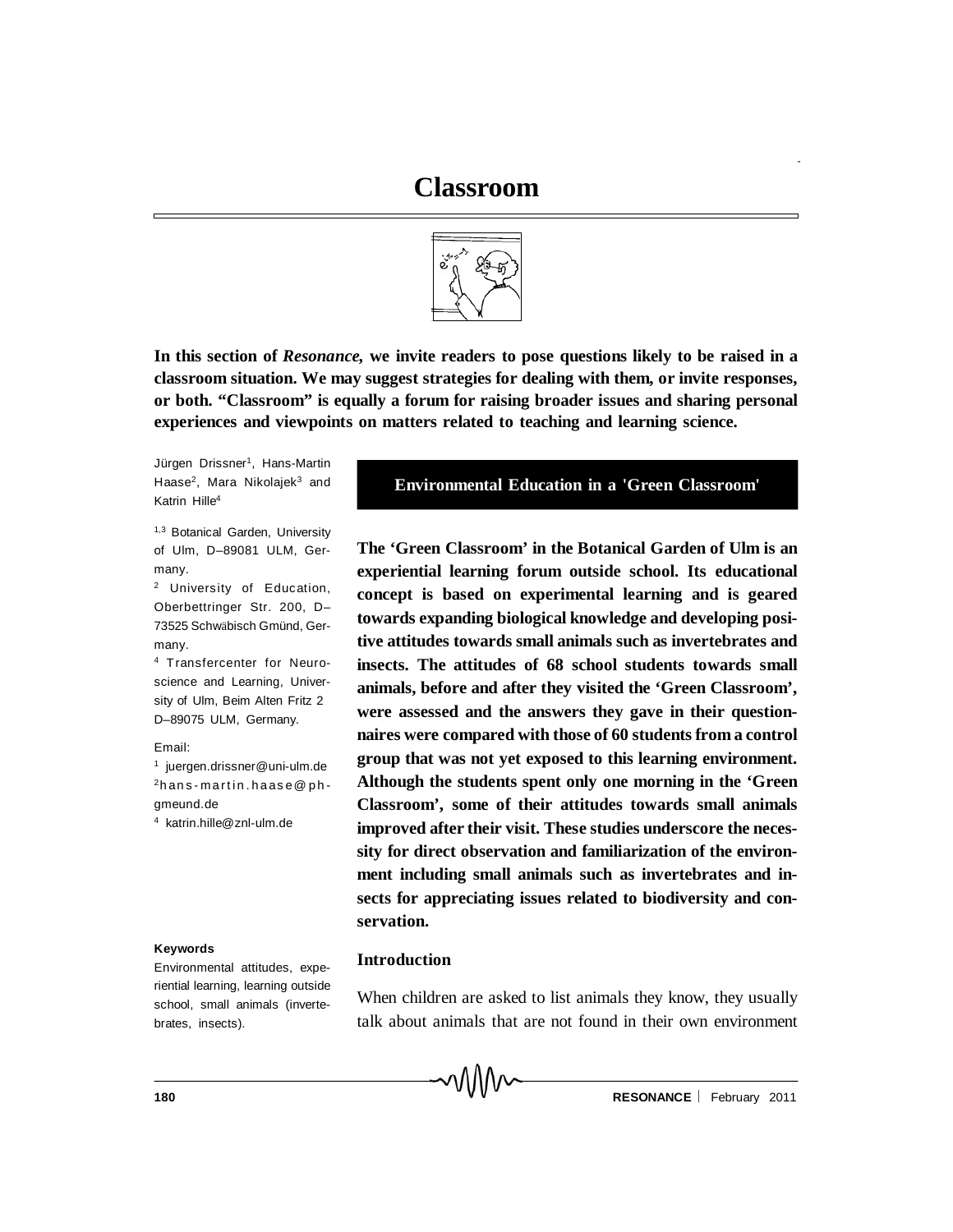[1]. Remarkable and extraordinary vertebrates get mentioned whereas small animals (invertebrates and insects) are hardly ever discussed [2], [3]. Worse still, the small animals that do get a mention are associated with feelings of disgust and abhorrence. These feelings seem cultural universals, being found in different countries and continents [4]. Negative emotions towards small animals (of which the majority is harmless) pose a genuine obstacle for an effective ecological education [5] or education for sustainable development [6]. Moreover, if children are not familiar with the animals they encounter in their own natural environment, they will find it difficult to address issues of biodiversity and ecological problems [7], [8]. Invertebrates are essential for our ecological system, yet many of them are classed as endangered species or on the brink of extinction [9], [5]. There is an obvious need for an educational program that raises interest in and awareness of invertebrates, eradicating any negative emotions, such as disgust, along the way.

Researchers assume an important relationship between knowledge about the environment on the one hand, and environmental attitudes and ecological awareness on the other hand [10], [11], [12], [13]. The rationale behind this assumption is that 'we can only protect what we know'. Furthermore, we can only miss a species if we have had some kind of attachment to it [7], [14]. Precise knowledge about the biology and ecology of living creatures is especially important in order to create an emotional bond with plants and animals as well as to foster appreciation for the environment [15].

## **The Green Classroom**

The 'Green classroom' is an environmental education program that wants to address knowledge, skills and attitude at the same time. It was founded 10 years ago and is visited by about 2,500 preschool children and school students yearly. The educational program for the visitors lasts usually half a day and offers several topics. There are broad topics where a whole habitat (e.g., meadow, forest or water) is explored. There are also special topics such as

MM

There is an obvious need for an educational program that raises interest in and awareness of invertebrates.

Precise knowledge about the biology and ecology of living creatures is especiallyimportant in order to create an emotional bond with plants and animals as well as to foster appreciation for the environment.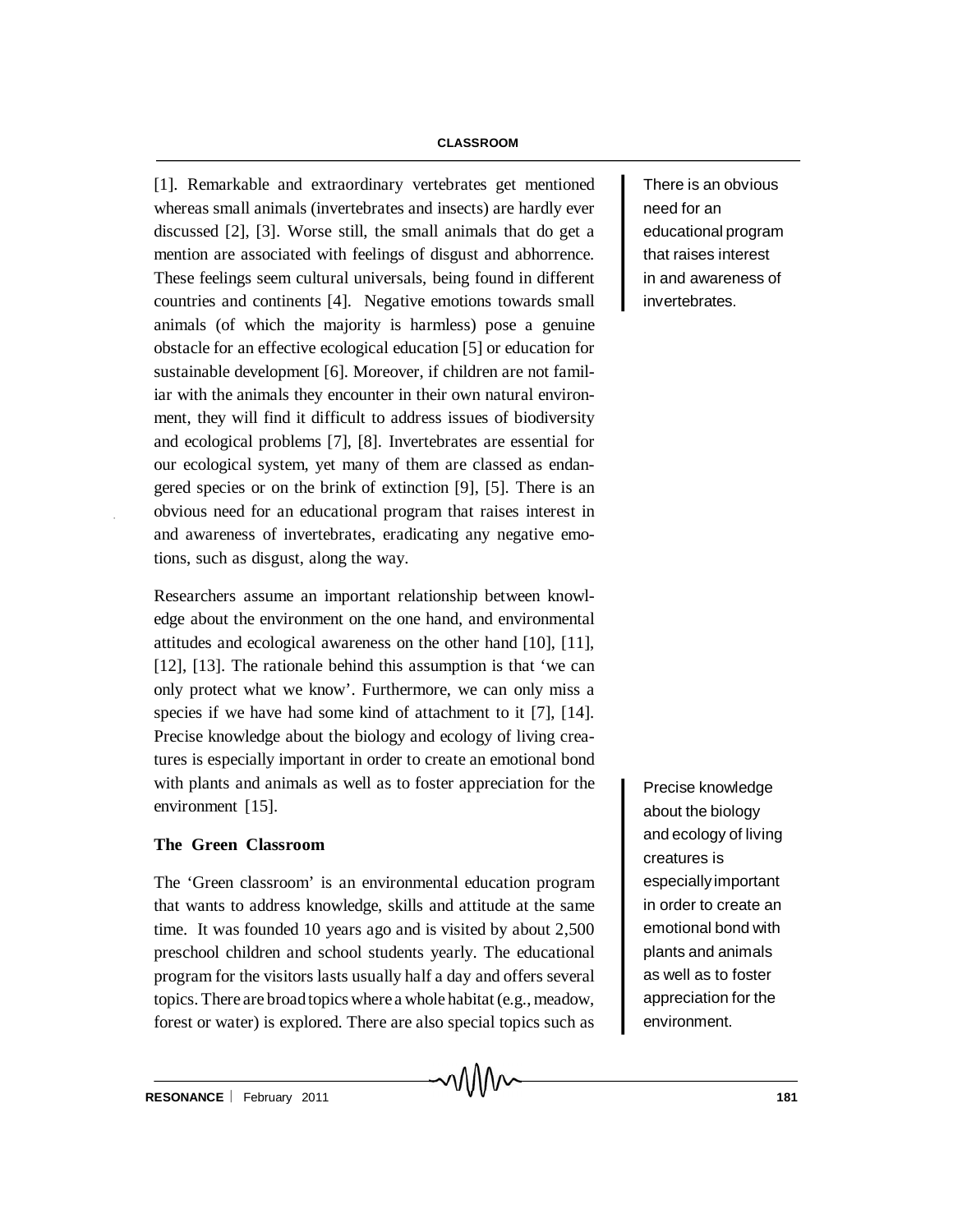*Figure 1. Female spider (Trochosa terricola, Lycosidae) carrying spiderlings.The students find it fascinating how the spider takes care of her children. Spiders are normally consideredas'disgusting'–but here students get to know spiders as caring animals fromadifferentperspective.* Photo: Dr. Jürgen Drissner, University Ulm, Botanical Garden.

> Learning in the 'Green Classroom' is organised in such a way that students encounter animals in their natural habitat, and what they observe is explained and put intocontext.



the food chain, the adaptation of small animals, the different levels of a habitat and the phylogenetic relatedness among invertebrates. For further information see(www.uni-ulm.de/einrichtungen/garten/ gruenes-klassenzimmer.html).

Learning in the 'Green Classroom' is organised in such a way that students encounter animals in their natural habitat, and what they observe is explained and put into context. Questions that arise from these encounters are addressed immediately. The topics that students deal with are about small animals that can be found in the environment of the children. The Botanical garden allows the students to explore the animals in their original habitat, e.g., meadow, forest and lake. The 'Green Classroom' is situated in the botanical garden not far from all the habitats. There, students receive an instruction about the habitat and its importance as well as about how to deal respectfully with the animals that live there. Then, students explore the habitat and carefully catch animals in small special boxes. These boxes are taken back to the 'Green Classroom'. There the animals are observed through magnifying glasses. Students are asked to produce, depending on their age, drawings of the animals themselves or of their food chains and habitats. Students begin to empathise and care for these animals in this process. Given below are the results of our study with a group of school children.

*The Participants***:** The sample comprised 128 grade 4, 6 and 8 school students between 10 and 14 years of age. Of these, 68 students formed the intervention group and visited the 'Green

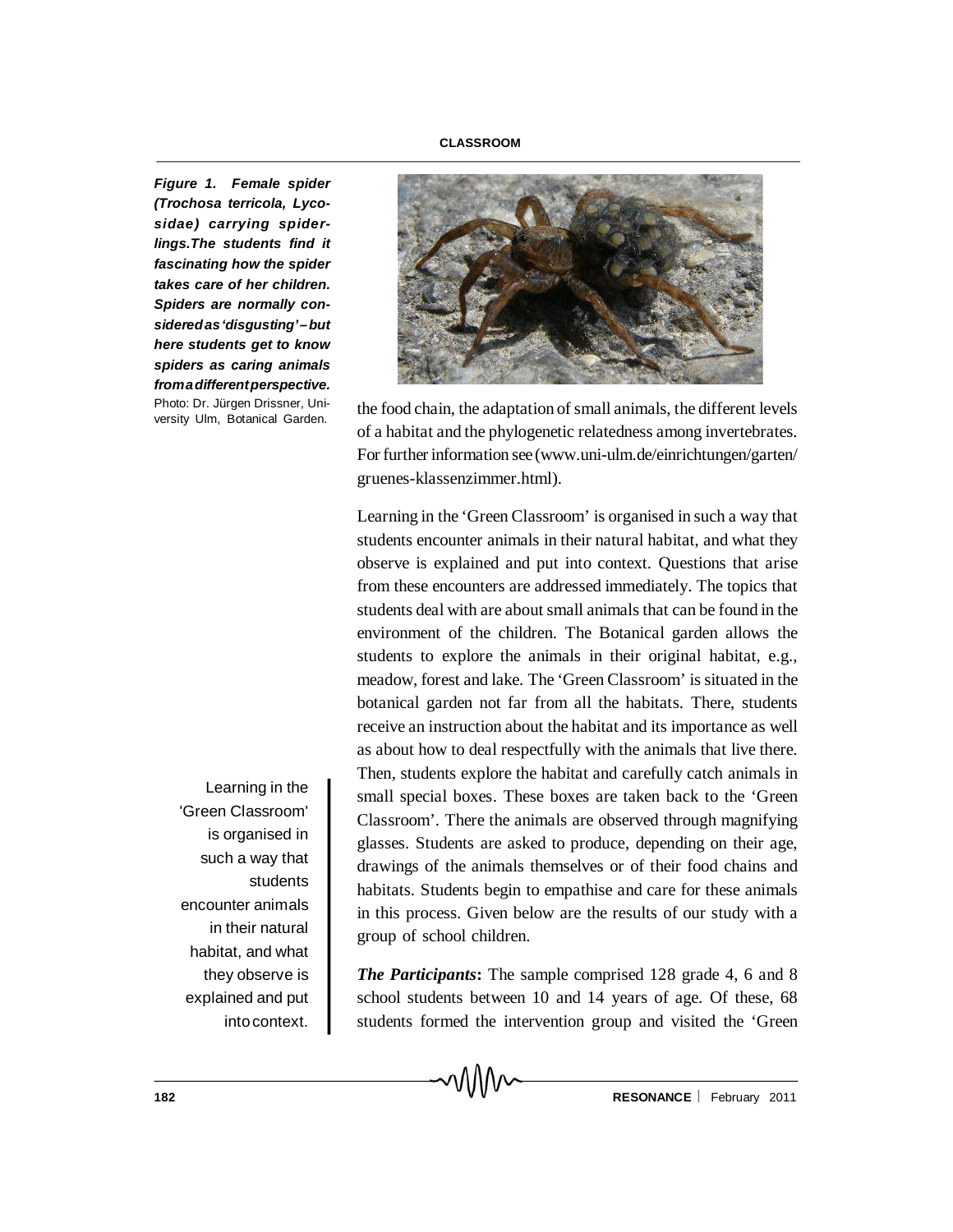Classroom' for one morning. The remaining 60 students from the parallel classes (same school, same grade) served as the control group.

*The Study***:** Attitudes towards small animals such as beetles, woodlice, centipedes and spiders were recorded with the help of a semantic differential [16]. Students were asked to specify where their position lies on a scale between two bipolar adjectives (for example: 'Boring – Fascinating', 'Useless – Valuable' or Disgusting – Cute). Altogether students marked their choice for 13 bipolar adjective pairs that focused on the perceived value of animals and the emotions towards them (e.g., fear and disgust). Students of the intervention group completed the questionnaire to obtain a baseline level of their attitudes between 5 and 7 days before their visit to the 'Green Classroom'. Students of the control group completed an identical questionnaire at the same time. The three classes of the intervention group visited the 'Green Classroom' in the botanical garden from 9 am to 12 pm on their assigned day. Back in school, over the next 5 to 7 days, students in both the intervention as well as the control group completed the questionnaires for the second time as a follow-up measure.

Students of the intervention and control groups did not show statistically significant differences in their attitudes towards small animals at baseline measurement. The intervention group showed a significant improvement on 7 of the 13 bipolar adjective pairs after the visit to the 'Green Classroom'. These students rated the small animals more fascinating, cuter, more interesting, better, more appealing, cooler, more precious and there was a tendency to rate them more necessary than before. The students in the control group also changed their ratings at the second time of inquiring but only on three of the bipolar adjective pairs. They rated the small animals as more dangerous but cuter and funnier than at the first time. The results are presented in *Table* 1.

Only one of the three changes in the control group was also seen in the intervention group. We reason that the changes in the

MMN

After the visit to the 'Green Classroom', these students rated the small animals more fascinating, cuter, more interesting, better, more appealing, cooler, more precious and there was a tendency to rate them more necessary than before.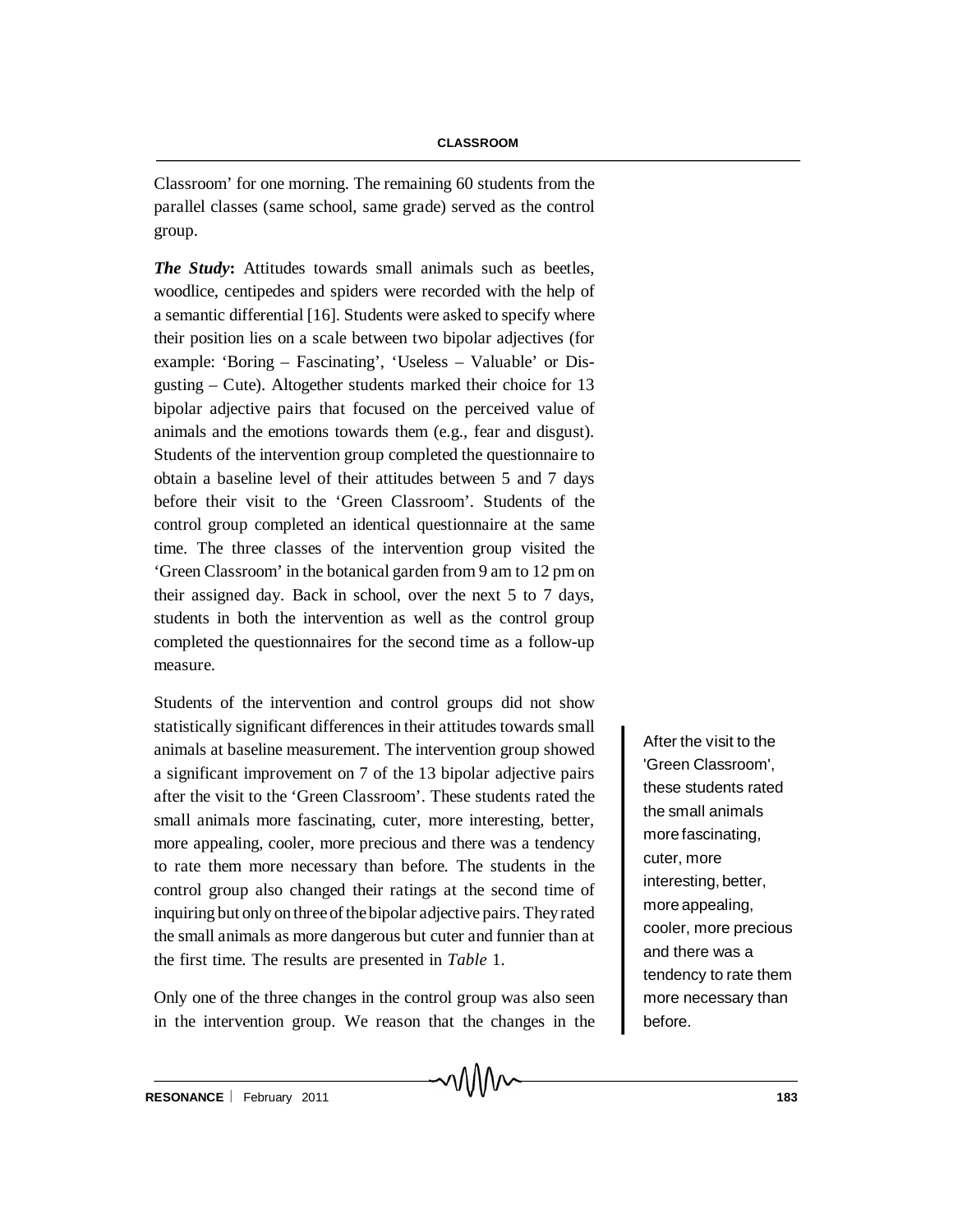|                             | <b>Intervention group</b> |                                               |      |           | Control group                          |      |      |          |
|-----------------------------|---------------------------|-----------------------------------------------|------|-----------|----------------------------------------|------|------|----------|
|                             | $m$ pre                   | <i>m</i> post <i>z</i> -value <i>p</i> -level |      |           | $m$ pre $m$ post $z$ -value $p$ -level |      |      |          |
| $boring-fascinating$        | 3.88                      | 4.35                                          | 2.22 | $0.026*$  | 3.56                                   | 3.67 | 0.57 | 0.568    |
| $dangerous - safe$          | 5.75                      | 5.57                                          | 0.69 | 0.491     | 5.64                                   | 5.06 | 2.19 | $0.029*$ |
| useless $-$ valuable        | 4.90                      | 4.99                                          | 0.95 | 0.342     | 4.78                                   | 5.02 | 0.90 | 0.367    |
| $disgusing - cute$          | 3.19                      | 3.50                                          | 1.97 | $0.049*$  | 3.23                                   | 3.63 | 2.16 | $0.031*$ |
| uninteresting – interesting | 4.34                      | 4.74                                          | 2.44 | $0.015*$  | 3.89                                   | 3.88 | 0.19 | 0.850    |
| $un necessary - necessary$  | 4.87                      | 5.26                                          | 1.95 | $0.052 +$ | 4.56                                   | 4.73 | 0.88 | 0.379    |
| $bad - good$                | 4.61                      | 4.96                                          | 2.25 | $0.024*$  | 4.40                                   | 4.63 | 0.69 | 0.489    |
| morbid – natural            | 5.93                      | 6.00                                          | 0.56 | 0.575     | 5.73                                   | 5.25 | 1.61 | 0.107    |
| $repulsive - appealing$     | 3.99                      | 4.40                                          | 2.25 | $0.025*$  | 4.19                                   | 4.41 | 1.01 | 0.314    |
| $uncool - cool$             | 3.94                      | 4.33                                          | 2.56 | $0.011*$  | 3.84                                   | 3.94 | 0.21 | 0.837    |
| $dull - funny$              | 4.17                      | 4.00                                          | 0.41 | 0.680     | 3.97                                   | 4.42 | 2.52 | $0.012*$ |
| weird-harmless              | 5.39                      | 5.14                                          | 1.30 | 0.192     | 5.19                                   | 5.19 | 0.59 | 0.555    |
| worthless $-$ precious      | 4.88                      | 5.24                                          | 2.15 | $0.032*$  | 5.11                                   | 4.92 | 0.86 | 0.390    |
| * $p < 0.05$ ; + $p < 0.10$ |                           |                                               |      |           |                                        |      |      |          |

**CLASSROOM**

*Table 1. Means for pre and post test of attitudes towards small animals for intervention and control group, statistical significance of differences was computed by the non-parametric Wilcoxon test for paired samples. (z-value: value of test statistic (to determine the significance of the finding) p-level: significance level of the finding.)*

intervention group are not only due to thoughts elicited by the pretest but also due to the visit to the 'Green Classroom'.

We have several reasons to believe that the attitudinal changes of the intervention group are due to the intervention. (i) We found many more attitudinal improvements in the intervention group (7 + 1 tendency) compared to the control group (2 improvements, 1 decline). (ii) The results replicate a previous study [17] that examined only fourth graders. In this study subjects showed similar (if not stronger) effect: seven attitudinal improvements for the 40 students of the intervention group against one decline for 38 students of the control group. (iii) The attitudinal improvements of the intervention group reflect the issues that were addressed in the 'Green Classroom'. Students were told that capturing animals from their natural habitats to examine them more closely is just like going to a library and borrowing a book. We 'own' neither the animals nor the books, but simply borrow them, treat them carefully and return them unscathed. Further-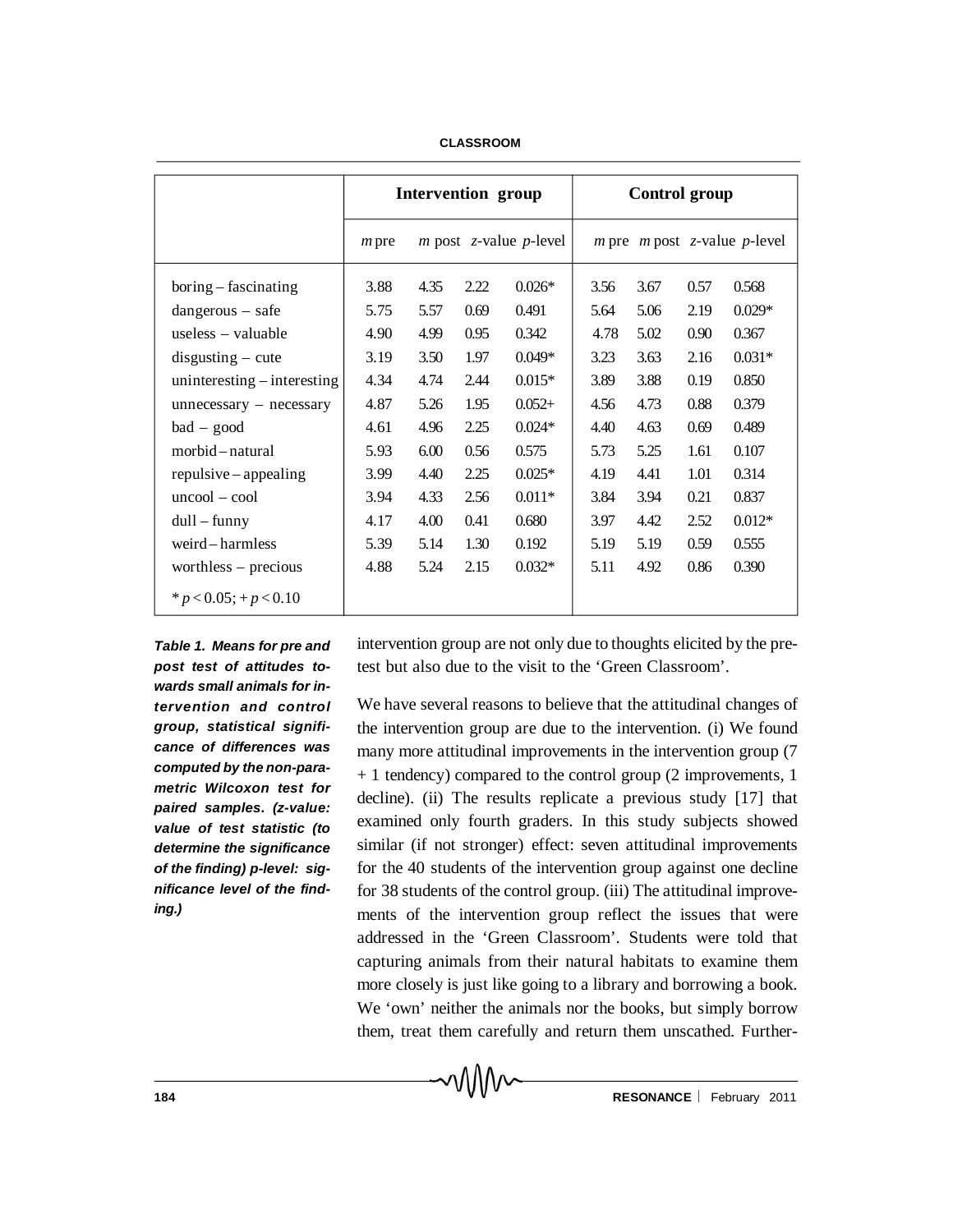more, students learn interesting facts about the biology and ecology of the small animals including the 'tasks' of the animals. When a student recognises the world from the animals' view they appear more interesting and fascinating. This may prompt ideas and thoughts about the usefulness of small animals. Taking together the experiences with small animals in their environment and the new facts that the students learn about them may be strong enough for the attitudes towards these small animals to change [18]. Attitudes are normally not easily changed. However, since students hardly know the small animals in their environment, maybe their attitudes towards them are not fixed at all.

In this study we cannot argue for any sustained change in attitudes. However, a previous study [17] could show differences in knowledge and emotions of students who did and did not visit the 'Green Classroom'. These differences were found years after the visit when secondary school students were asked to write an essay about small animals. The essays were evaluated in terms of positive (*Spiders are peaceful creatures*) and negative emotions towards small animals (*Small animals are disgusting and annoying*) as well as conceptions (such as: *Small animals are an important part of the food chain*) and misconceptions about them (*The ladybug shows its age by the number of points on the back*). The students who visited the 'Green Classroom' reported more correct knowledge and more positive emotions towards the animals even though the visit for some of the students was 5 years ago. Possibly, the 'Green Classroom' has fuelled the interest and had students adopted a positive attitude towards small animals.

## **Conclusion**

Children and teenagers acquire their environmental knowledge and opinion mainly at school, from the lessons as well as from extra curricular activities such as school trips [19]. Educational institutions need to be aware of their impact and direct their programs for environmental education accordingly. As mentioned before, children hardly think spontaneously of small animals and if so often mention them with feelings of disgust and abhorrence.

៱៱៱៱

Students were told that capturing animals from their natural habitats to examine them more closely is just like going to a library and borrowing a book. We 'own' neither the animals nor the books, but simply borrow them, treat them carefully and return them unscathed.

Taking together the experiences with small animals in their environment and the new facts that the students learn about them may be strong enough for the attitudes towards these small animals to change.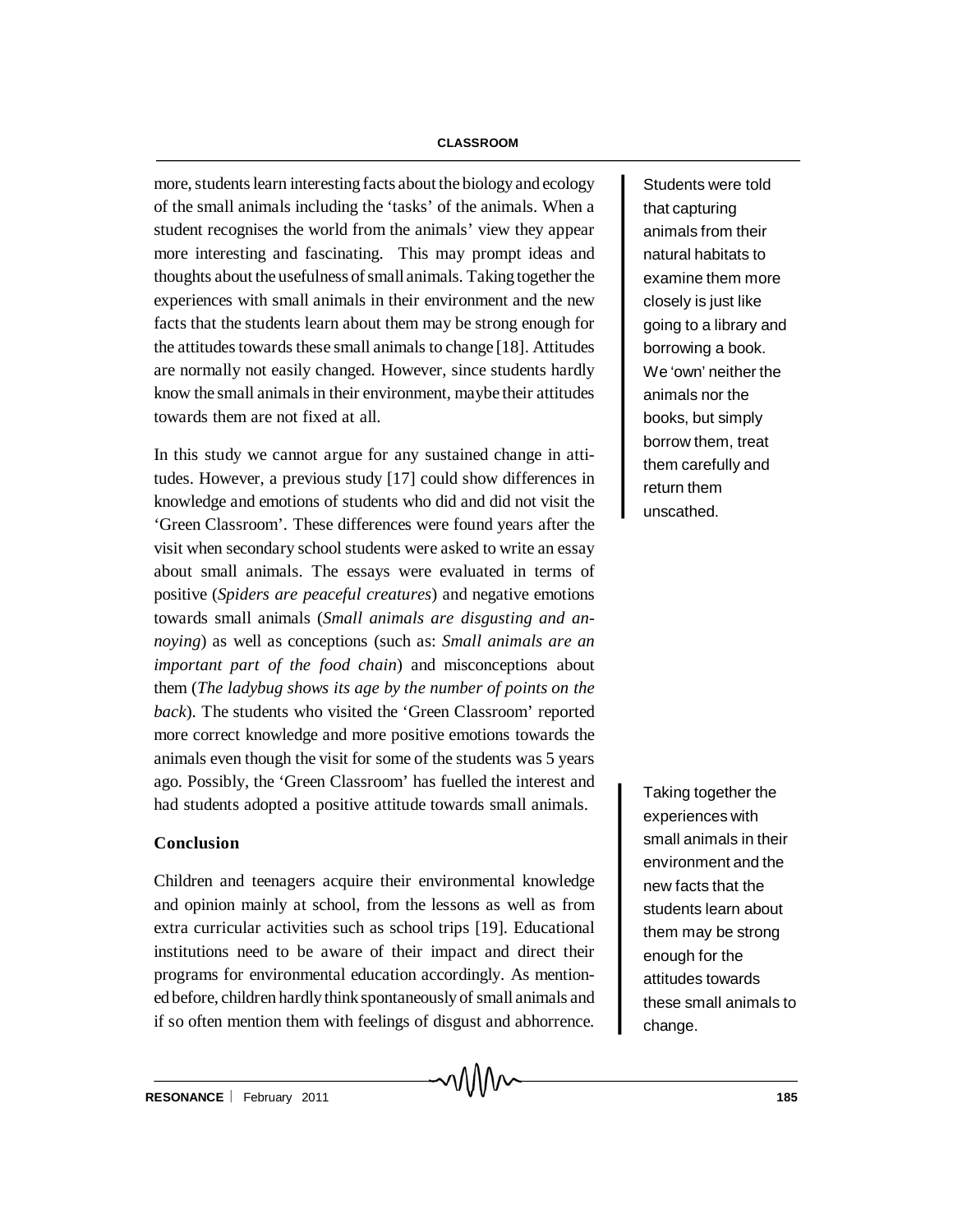Valuing other species and showing positive emotions towards them is already one puzzle piece towards education for sustainable development.

However, invertebrates are essential for our ecological system. But people will only protect what they know (and like). Many of the invertebrates are classed as endangered species or on the brink of extinction. There is an obvious need for an educational program that raises interest in and awareness of invertebrates, eradicating any negative emotions, such as disgust, along the way. The 'Green Classroom' tries to deliver such an educational program. It is a program that works with schools and teachers in a way that can be integrated into their routines. This study has shown that this program can impact upon the development of attitudes towards small animals. The visit of the 'Green Classroom' may be an important formative influence for the students regarding their attitude towards the small animals in their environment. Valuing other species and showing positive emotions towards them is already one puzzle piece towards education for sustainable development.

# **Suggested Reading**

- **[1] R Lock, Biology and the environment A changing perspective? Or "there's wolves in them there woods!",** *Journal of Biological Education***, Vol.29, pp.3–4, 1995.**
- **[2] S R Kellert, Values and perceptions of invertebrates,** *Conservation Biology***, Vol.7, pp.845–855, 1993.**
- **[3] J L Snaddon, E C Turner, W A Foster, Children´s perceptions of rainforest biodiversity: Which animals have the lion's share of environmental awareness?,** *PLoS ONE* **3/7e2579, pp.1–5, 2008.**
- **[4] G C L Davey** *et al***. A cross-cultural study of animal fears,** *Behaviour Research And Therapy***, Vol.36, pp.735–750, 1998.**
- **[5] R D Bixler, M F Floyd, F Myron, Hands on or hands off? Disgust sensitivity and preference for Environmental Education activities,** *The Journal of Environmental Education***, Vol.30, pp.4–11, 1999.**
- **[6] Bund-Länder-Kommission für Bildungsplanung und Forschungsförderung [BLK],** *Bildung für eine nachhaltige Entwicklung – Orientierungsrahmen***, Heft 69, Bonn, 1998.**
- **[7] M Weilbacher, The renaissance of the naturalist,** *The Journal of Environmental Education***, Vol.25, pp.4–7, 1993.**
- **[8] V H Heywood (ed),** *Global biodiversity assessment***, University Press, Cambridge, 1995.**
- **[9] E Wilson, Little things that run the world,** *Conservation Biology***, Vol.1, pp.344–346, 1987.**
- **[10] F X Bogner, The influence of short-term outdoor ecology educa-**